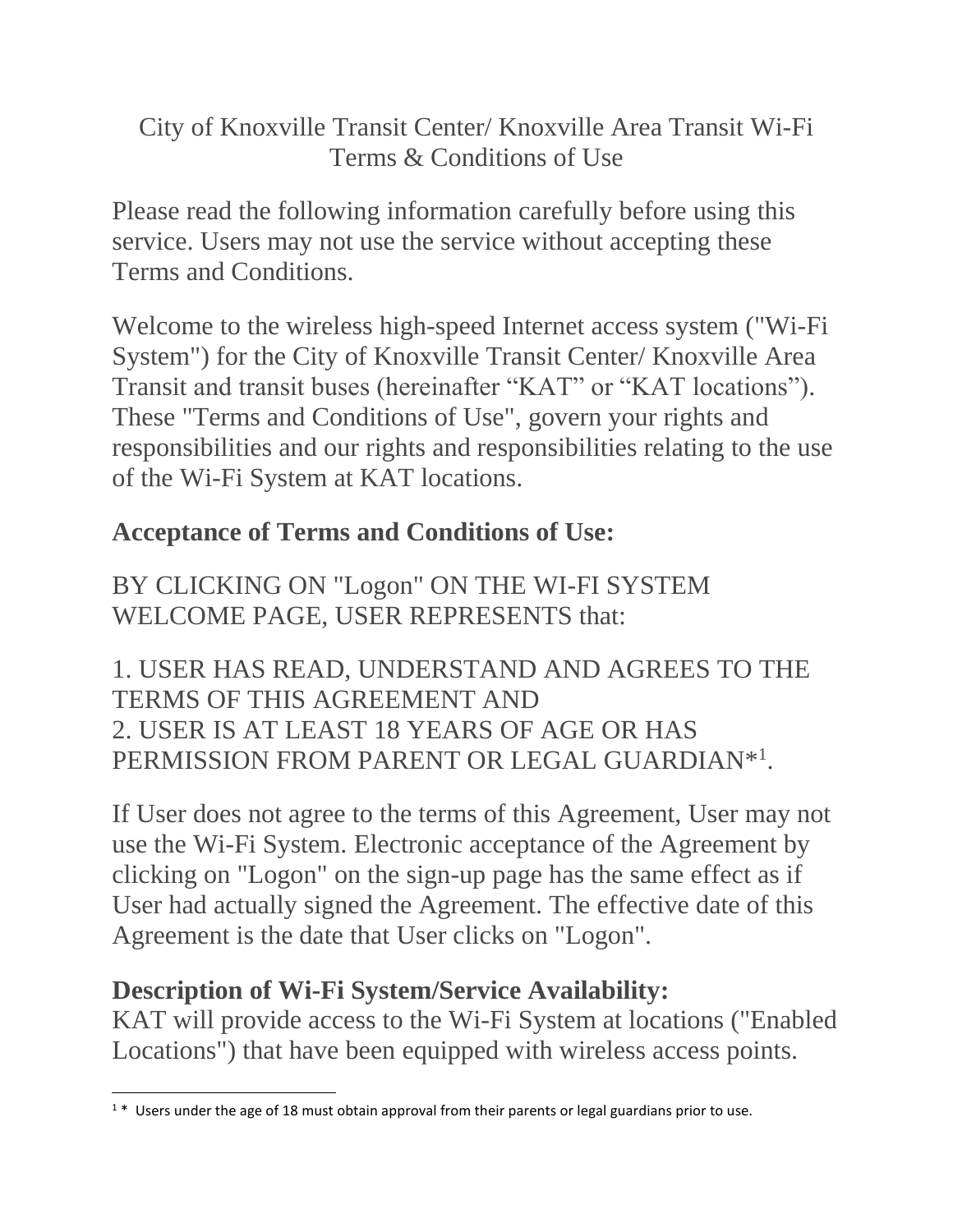Access points or Enabled Locations may not be available in all areas of KAT locations, and may not always be operational. This access is provided as a convenience and no service level agreement of availability is promised.

### **Fee for Wi-Fi System:**

The Wi-Fi system at KAT locations is provided "free of charge" as a value added service to the citizens, visitors, employees, and vendors of KAT locations.

#### **Access to Internet:**

KAT attempts to block certain types of content accessible through the Internet. KAT does not screen or restrict communications between parties via the Internet. User acknowledges that if User accesses the Internet User may receive or be exposed to content, goods or services which User considers to be improper, inaccurate, misleading, defamatory, obscene or otherwise offensive. User agrees that KAT is not liable for any action or inaction with respect to any such content on the Internet accessible through the Wi-Fi System.

## **User Responsibilities:**

User must (1) provide all equipment (including computer hardware and software, personal digital assistants, wireless network cards, etc.) to connect to the Wi-Fi System, (2) comply with local, state, federal and international laws and regulations, including but not limited to copyright and intellectual property rights laws. User agrees to be responsible for and to bear all risk and consequences for (1) the accuracy, completeness, reliability and/or usefulness of any content available through the Wi-Fi System and (2) all communications that User sends or receives via the Wi-Fi System. KAT does not undertake the security of any data User sends through the Wi-Fi System and it is User's responsibility to secure such data.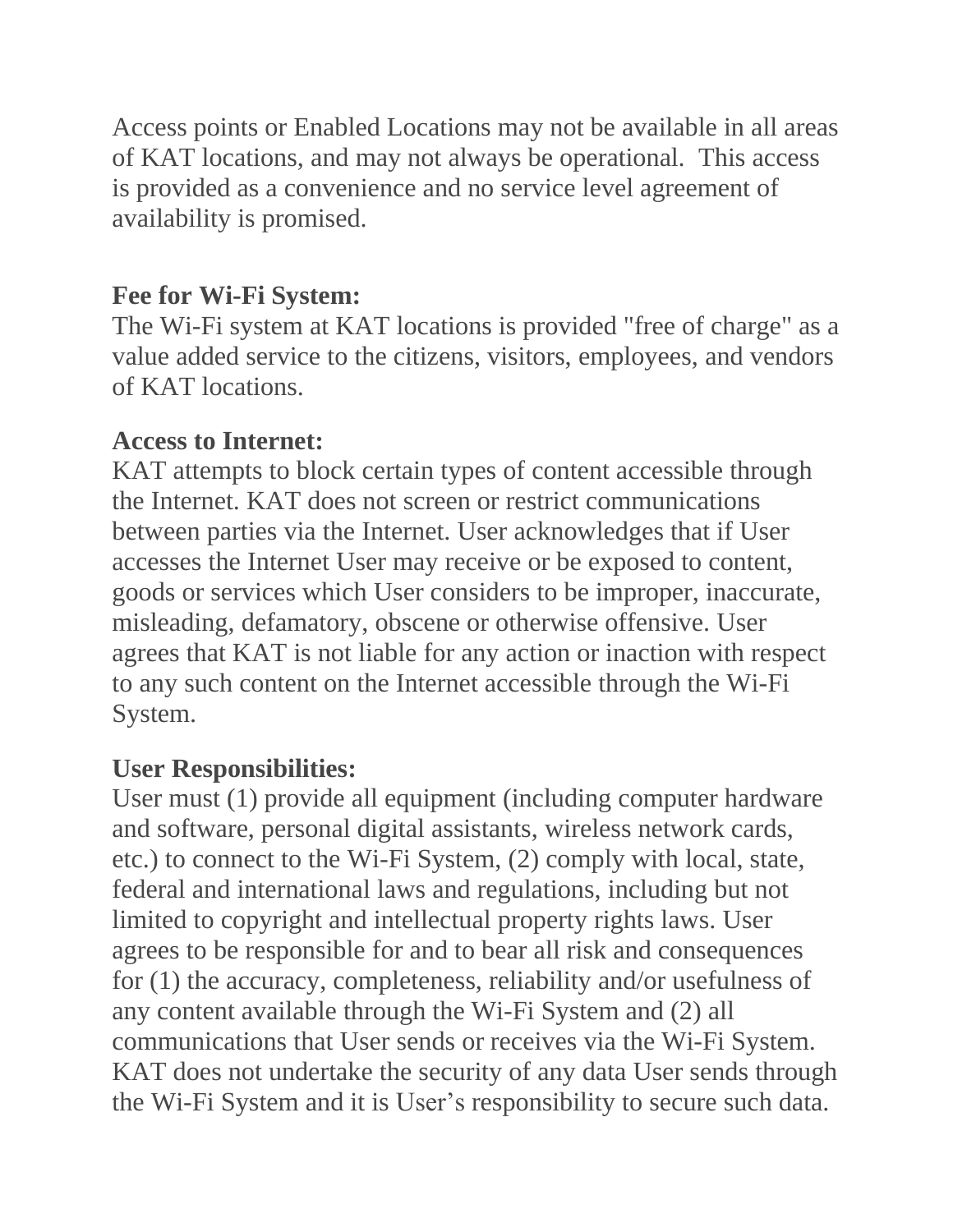### **Acceptable Use Policy:**

All users of the Wi-Fi System must comply with this Acceptable Use Policy (AUP). This AUP is intended to prevent unacceptable uses of the internet. We may remove, block, filter or restrict by any other means any materials that, in our sole discretion, may be illegal, may subject the City or KAT to liability or may violate this AUP. The City and KAT may cooperate with legal authorities and/or third parties in the investigation of any suspected or alleged crime or civil wrong. Violation of this AUP may result in the suspension or termination of User's access to the Wi-Fi System.

The following constitute examples of violations of this AUP.

User agrees to not use the Wi-Fi System to:

(1) Transmit any material (by uploading, posting, email or otherwise) that is unlawful, threatening, abusive, harassing, tortious, defamatory, obscene, libelous, invasive of another's privacy, hateful or racially, ethnically or otherwise objectionable;

(2) Harm, or attempt to harm, minors in any way;

(3) Impersonate any person or entity or falsely state or otherwise misrepresent your affiliation with a person or entity; forge headers or otherwise manipulate identifiers in order to disguise the origin of any material transmitted through the Wi-Fi System;

(4) Transmit any material (by uploading, posting, email or otherwise) that User does not have a right to make available under any law or under contractual or fiduciary relationships (such as inside information, proprietary and confidential information learned or disclosed as part of employment relationships or under nondisclosure agreements);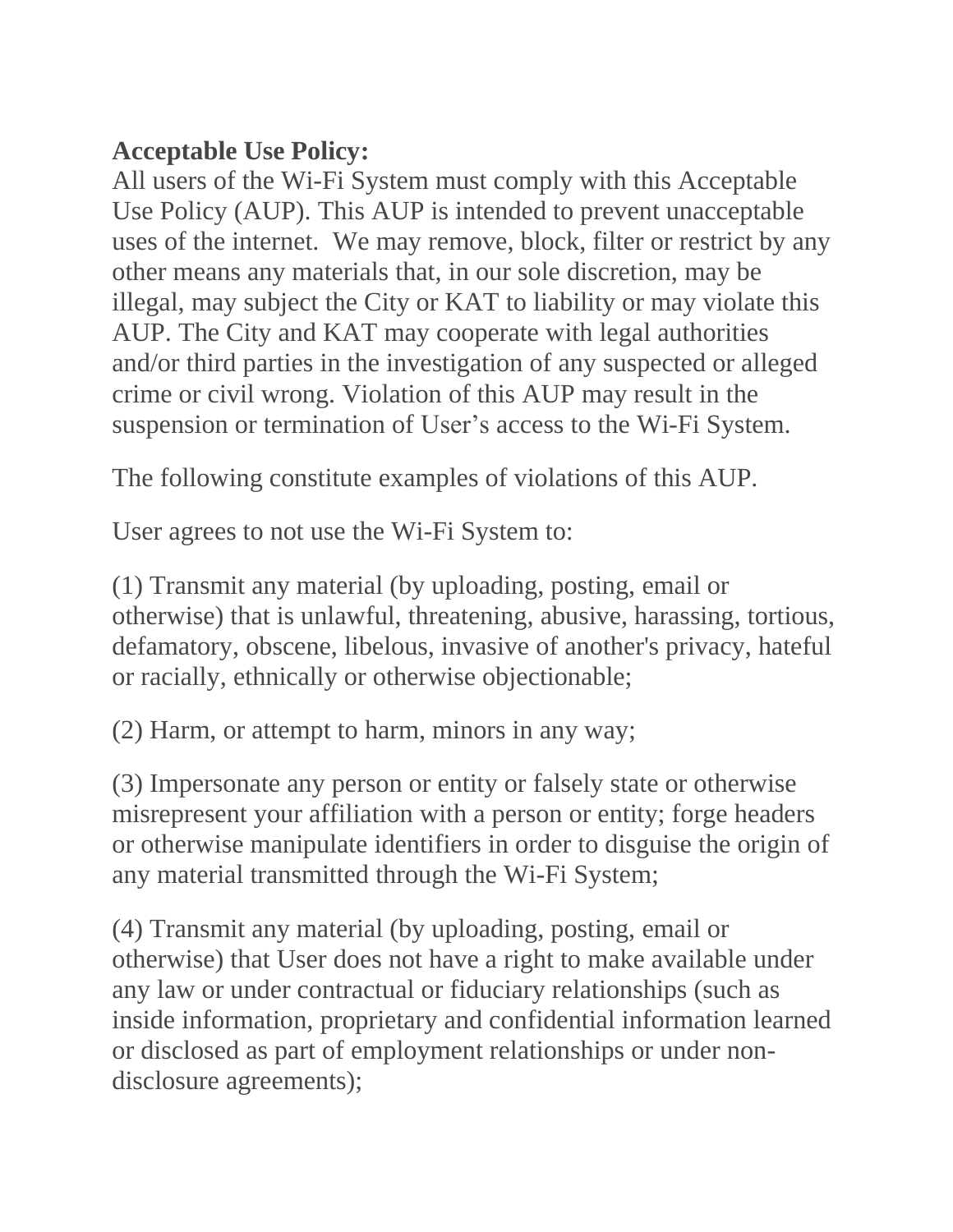(5) Transmit any material (by uploading, posting, email or otherwise) that infringes any patent, trademark, trade secret, copyright or other proprietary rights of any party;

(6) Transmit (by uploading, posting, email or otherwise) any unsolicited or unauthorized advertising, promotional materials, "junk mail," "spam," "chain letters," "pyramid schemes" or any other form of solicitation;

(7) Transmit any material (by uploading, posting, email or otherwise) that contains software viruses or any other computer code, files or programs designed to interrupt, destroy or limit the functionality of any computer software or hardware or telecommunications equipment;

(8) Interfere with or disrupt the Service or servers or networks connected to the Service, or disobey any requirements, procedures, policies or regulations of networks connected to the Service;

(9) Intentionally or unintentionally violate any applicable local, state, national or international law, or any regulations having the force of law;

(10) "Stalk" or otherwise harass another; or collect or store, or attempt to collect or store, personal data about third parties without their knowledge or consent;

(11) Resell the Wi-Fi System without KAT's authorization;

(12) Use the Wi-Fi System for high volume data transfers, especially sustained high volume data transfers, hosting a web server, IRC server, or any other server.

User understands and agrees that the City or KAT may disclose your communications and activities using the Wi-Fi System in response